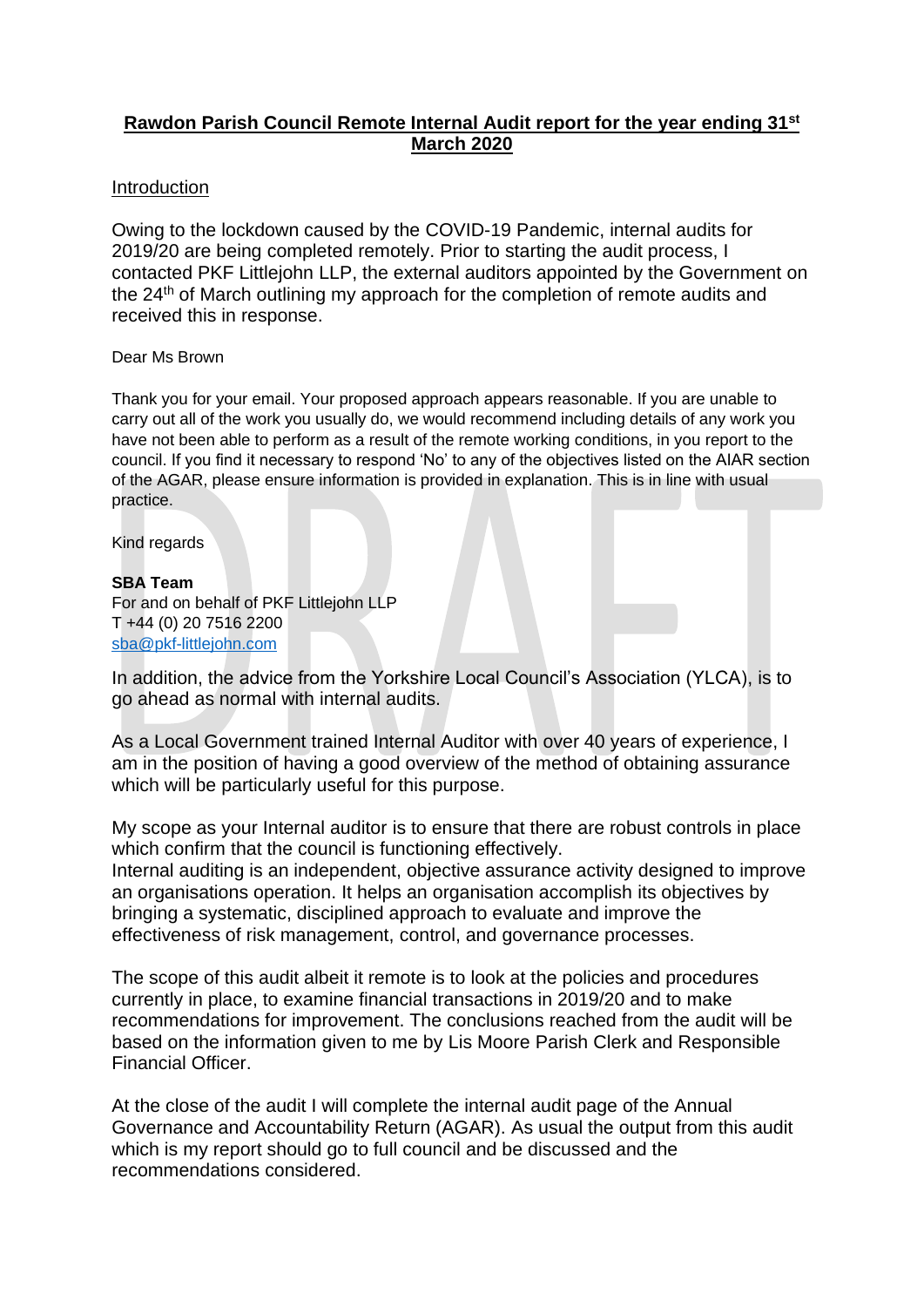# The Audit

In line with my normal practise the audit began with an examination of the recommendations from my last audit. The actions taken regarding each recommendation is noted in italic.

- The Standing Orders and Financial Regulations document to be headed up to note its dual purpose. *Now actioned.*
- The inclusion of all receipts for income to be included in the audit file. *Now actioned.*
- The purchase of an SSL Certificate for the Council website. *Now actioned though when I looked at the website initially it was missing the essential padlock which notes that it is secure, this was an error on the part of the website provider and has now been actioned.*
- All invoices to be properly addressed to the Council in order that VAT can be reclaimed. *Now actioned.*

### Council Minutes

I examined the minutes for the year being audited and noted the issues and challenges faced by the Council during 2019/20. One area of difficulty was that the minutes after October 2019 were not on the Council Website, but Lis provided them for me. I noticed at minute number FC 2019/91 that an order for a new website is being placed which should improve matters but it is useful to have a regular check that all information that should be on the Website is actually on it.

All queries and comments I made from the examination of the minutes were satisfactorily answered by Lis.

### Councillor's DPI's

Rawdon Parish Council has 9 councillors, I looked at the website to ensure that all councillors had a completed Disclosure of Interest form (DPI). I found this area to be satisfactory.

### Policies and procedures

Rawdon Parish Council has a combined Financial Regulations and Standing Orders Document. It is dated 2015 and as its good practice to regularly review such policies, it is recommended that this document is reviewed and refreshed in 2020/21.

The Risk Assessment Policy has been updated and Lis sent me a copy which I found fit for purpose.

I had noted good practice in my previous reports in that the Council had an effective system for reviewing its internal controls. Section 1 of the AGAR states that a Council must maintain an adequate system of internal control, including measures designed to prevent and detect fraud and corruption and to review its effectiveness. This effective check is maintained by listing controls in operation and reviewing that they remain fit for purpose. Although I fully understand that the current situation has affected working processes it is disappointing that this essential check has not been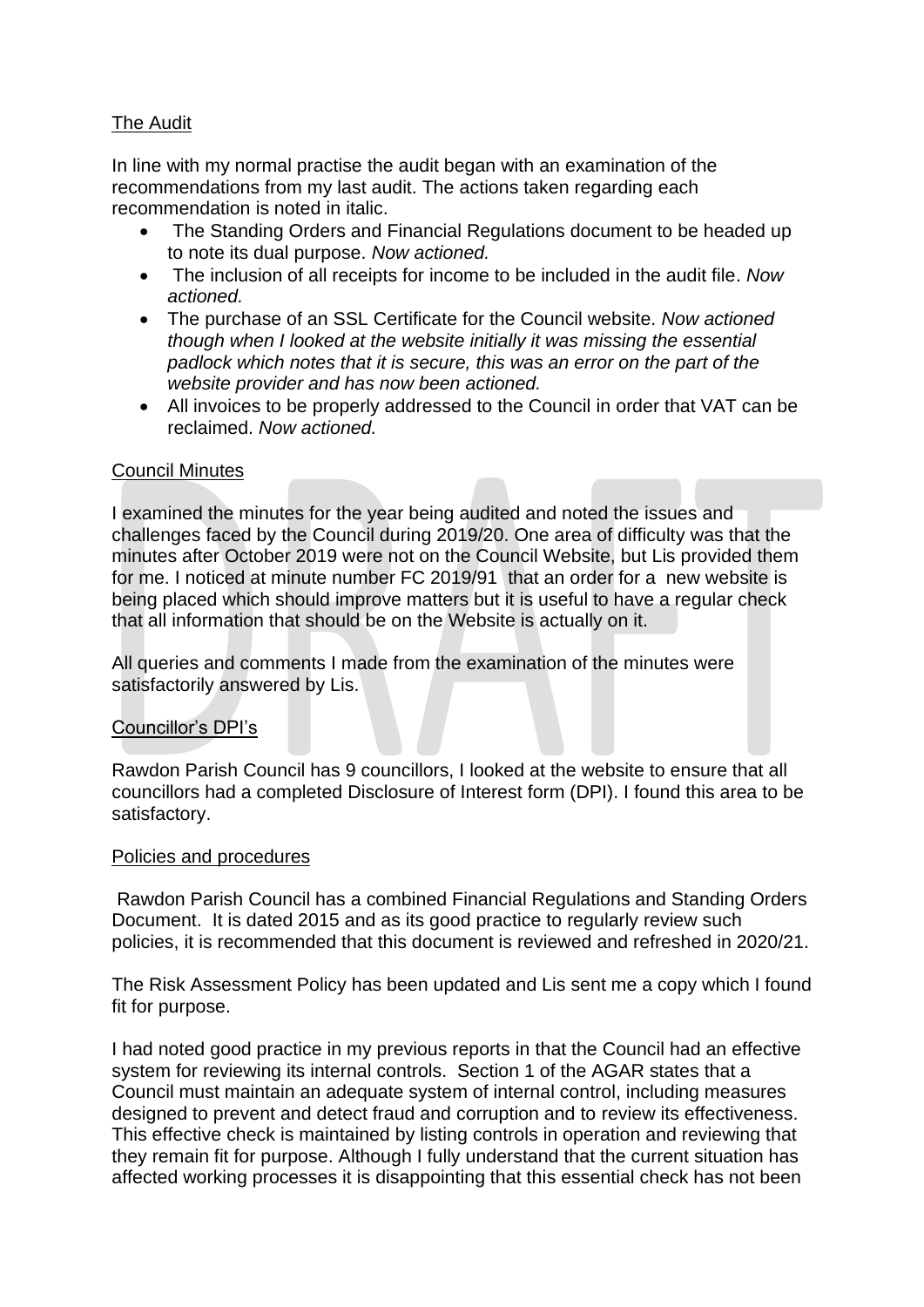carried out in readiness for the audit. It is recommended that it is completed as soon as possible.

### Appropriate books of Account

It is my usual practice to examine all payments from the year being audited but the remote process for the audit meant that I had to use a sampling process. I examined all bank statements for the year apart from July as this was not available. As I did not see the July statement, I was unable to ascertain that all cheque numbers followed on.

From the statements I chose a sample of 10 invoices for further scrutiny. I found that all invoices were properly addressed and for appropriate council expenditure. As they were satisfactory, I did not extend the sampling process.

At the year end there was £27,761.18 in the current account of the Council and £85,324.42 in the CCLA investment account. Unfortunately, the investment account statement was dated at the end of February 2020 and did not include the interest from March. However, the monthly interest accrued is only a few pounds and therefore not material. The 2019/20-year end carry forward is £113,085 which is more than twice the Precept and therefore requires noting. This amount includes ringfenced funds of £52,691.70 which is Community Infrastructure Levy (CIL) monies which the Council has five years to spend. The Council is budgeting for a capital project and therefore is prudently thinking ahead.

I also examined several bank reconciliations from the cash book to bank statements and found them to be accurate and timely.

I noted that the Council had claimed a VAT reimbursement in 2019 and I found this area to be satisfactory.

At the last audit I had noted that the Council was to embark on on-line banking, but I noted that most transactions were still being carried out by cheque. As the Council resolved to begin the process of on-line banking it is recommended that this area is looked at again.

I examined the Asset Register and found it fit for purpose as it had been reviewed during the year being audited.

#### **Website**

I noted some issues regarding the current website which I discussed with Lis. As the Council is to have a new website then it was agreed that further scrutiny of the current website was not required as it was being replaced. I noted in the minutes that steps were being taken to ensure that the new website will be compliant with the new Accessibility Regulations which come into force in September 2020.